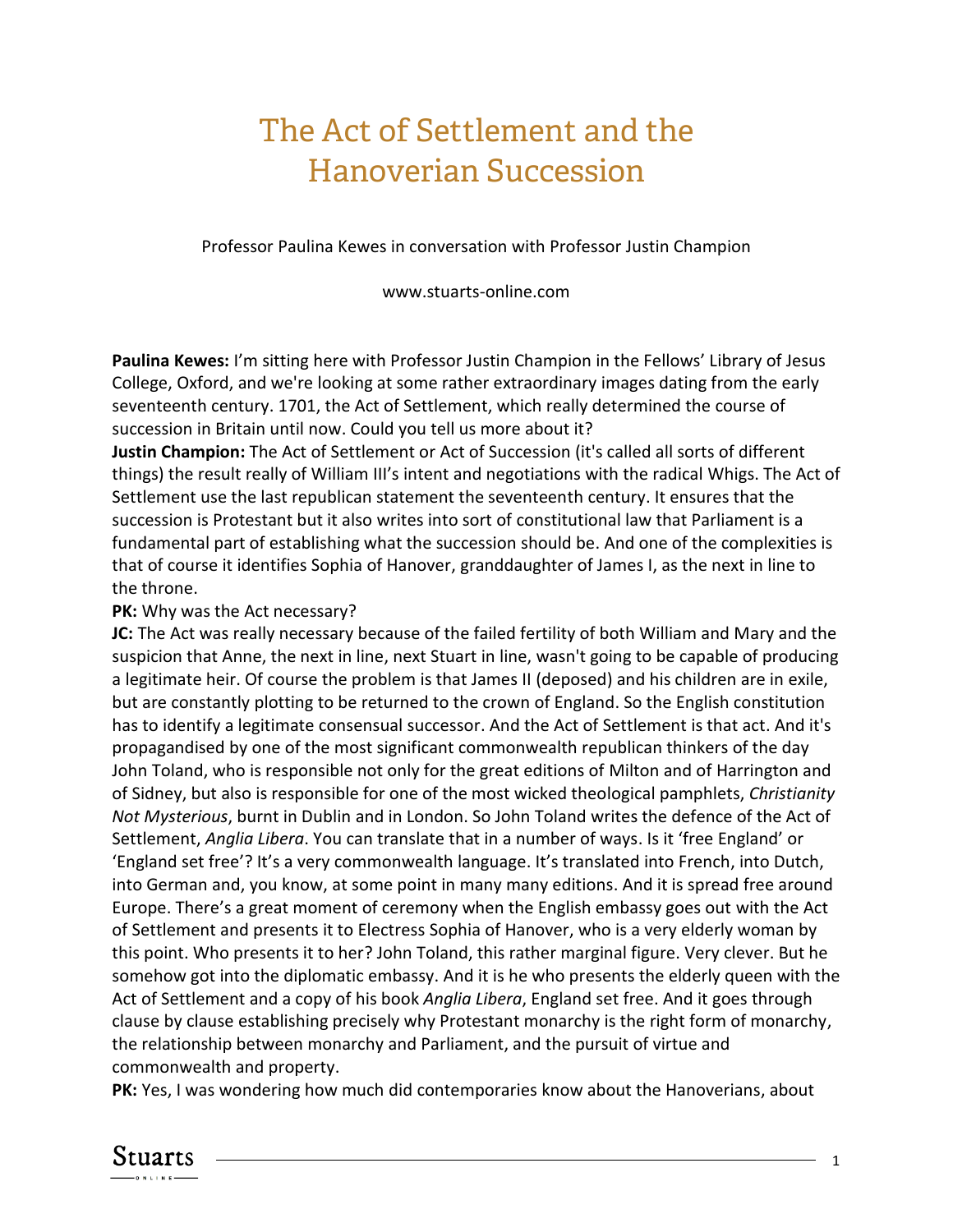## Sophia, about her offspring?

**JC:** Really until John Toland got working they didn't know very much at all. Of course the German principalities were always important for the political elite in England because they were Protestant. And because they were grandparents and grandchildren **[6:00]** of various other parts of the Protestant monarchies of Europe, there was some knowledge. But it was really from 1701 that we can start to think of a dual court. Queen Anne when she comes the throne in 1702 has her court, and she really doesn't get on with Sophia Hanover at all. She regards her as a challenge. Sophia in Hanover, and Sophia's daughter Sophie Charlotte in Berlin, become alternative courts. And from that point on we start to get portraits, engravings. And there is a very delicate politics. You know, if you're wanting favour from Queen Anne, the last thing you should do is suggest that Sophia and her son (soon-to-be George I of England) come to England to see what's going on, because Anne makes it absolutely clear she will not have that woman in the country.

**PK:** So did the passage of the Act enjoy cross-party support? Were both Whigs and Tories in favour?

**JC:** It did. It ushers in, I mean it is at the end of the first real age of party where, under William, there is the first formation of coherent groups, mainly around ideology but also around very powerful political figures, operators. When we get into the 1700s, into the reign of Anne, it is impossible to over emphasise the power and importance of party politics. This is the most contested period of electoral politics until the early nineteenth century. The electorate is at its biggest. The number of contested parliamentary elections is at its most frequent. The number of Parliamentary elections and general elections is profound. And there is wonderful work (it's all online in the History of Parliament) showing precisely that the war of ideas and the battle between Catholic and Protestant, between Anglican and dissenter, is being fought out in Parliament, but in every little local village, in every circumstance, in every coffeehouse. If you're a Whig, and you go into a Tory coffeehouse, you are going to get abused. If you're Tory and you go into Whig dentist, you will come out with many many fewer teeth than you expect! So this is a politics that is very very contemporary. Huge amounts of pamphlets and visual materials are produced. It's an age of propaganda and an age of contestation.

**PK:** Could you tell us a bit more about some of the images?

**JC:** Absolutely. I think one of the things that Toland for example does is project an image of the new Hanoverian court as the most tolerant but Protestant possibility. So he draws up images of Sophia's gardens in the *Eloge*, the eulogy for her after she unfortunately dies before succeeding to the Crown in 1713-14. As we can see, he represents or has represented by another artist, Sophia as philosophy. Sophia of course from the Greek meaning wisdom, and the wonderful image you have in front of you is of medal coined for her, of her ascending up into the heavens: Sophia going up to be welcomed in a secular civil way. And, you know, we know in that the sort of High Church anti-Hanoverian circles of Christ Church College, Oxford, the rather grumpy fellows would pretend to be toasting a mediaeval toast in confutation of philosophy. In fact this was a political statement they were saying against the Hanoverians. And some of the other material you've got: these very very powerful, detailed representations: men driving horse and cart with the different principles behind them. This is an age where people are prosecuted for publishing seditious libels against each other and against the monarchy. It's also an age where clergymen become the sort of charismatic leaders, the radicalisers, if you like, of those

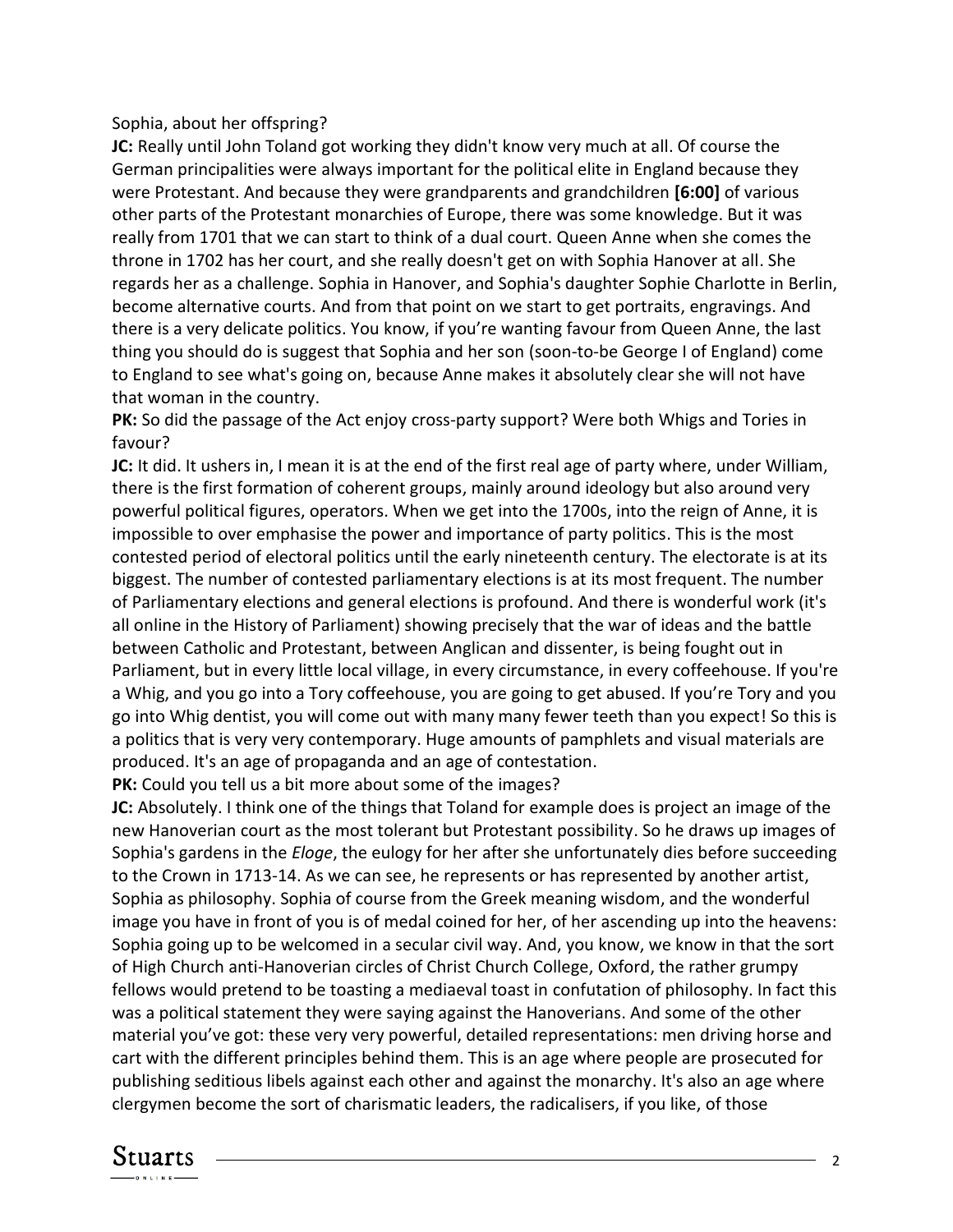communities. So both Whig party members have their favourite clergyman: Benjamin Hoadley, we have one of his images, *Guess at my Meaning*, which is fantastic! Benjamin Hoadley is a man who doesn't believe the Church should have political power. And he eventually gives a sermon along those lines. This image represents him. He had a bad leg, so he's got a crutch. At his feet are all the images of orthodoxy: bishop's mitre, the Book of Common Prayer it's all thrown to the ground. And he's writing a wicked sermon. And behind him is the devil blowing in his ear, you know, a monkey of discord beating a drum. But behind him is a bookshelf. And all of the books on that shelf (Sidney, Milton, Toland, Harrington, Spinoza, Hobbes) they're all part of the sort of canon of political literature that had been produced in the late 1690s. So that's one of the sorts of powerful images. People read this and go see, those Whigs, they're all republicans, they're too dangerous. But the best thing John Toland ever did was write up, you know, do a series of pamphlets that were reprinted and reprinted about the electoral prince: how brave he was, how Protestant he was. So one of the ironies we have: the accession of George I in the face of, you know, potential popish French backed insurrection was a huge success. And it was celebrated by these Whig commonwealth thinkers. So we have this again rather contradictory thing like under James II of people who are meant to be Cromwellians, commonwealth figures, arguing for the legitimacy of succession. You know, they are not saying let the people decide, let the people vote.

**PK:** Well the people have already decided in parliament.

**JC:** Absolutely. And the key thing about Sophia is that she is Stuart. She may live in Germany, in Hanover, but she is the granddaughter of James I. And a lot of the propaganda traces her lineage all the way back to the mediaeval times.

**PK:** So it is really striking that the Parliament which passed the Act of Settlement in a way married the hereditary principle with the elective one.

**JC:** Absolutely, that is a really crisp and powerful way of putting it. They meld the two projects together. Here we have a legitimate hereditary bloodline, a dynasty. But it is Parliament, and by consent the people who have elected those MPs, who are subscribing to that is the sort of mechanics, if you like. We've got a good king. And you know John Toland edits Milton, who writes against Charles I, edits Harrington, who invents a new republican discourse, all sorts of other figures he edits. And he says: if you're a good Protestant, if you want a rational monarchy, if you want a republican monarchy, you go with Sophia.

**PK:** How did the nature, the character of monarchy change upon the Hanoverian accession? So did the Hanoverian succession alter the character of the British monarchy?

**JC:** I think one of the key changes because of the accession of George I was really the rise of parliamentary management, that George I was more interested in his mistresses and hunting than having anything to do with governing England. So he allowed a group of again radical Whig commonwealth figures, John Toland again wrote the sort of electoral manifesto in 1717 for the new regime. It would reform the universities. It would get rid of the Test and Corporation Acts: all of the Anglican sort of restraints on dissidents. George didn't care. So until 1720, those figures the Duke of Sunderland, Stanhope, Toland, Molesworth were running England and the rest of the country. So in one sense because the early Hanoverians were less interested in being great kings (they were more interested in being hunters and building palaces) it gave Parliament a platform for serious government. Of course most of those radical Whigs died in the early 1720s and there was the political and economic catastrophe of the South Sea Bubble,